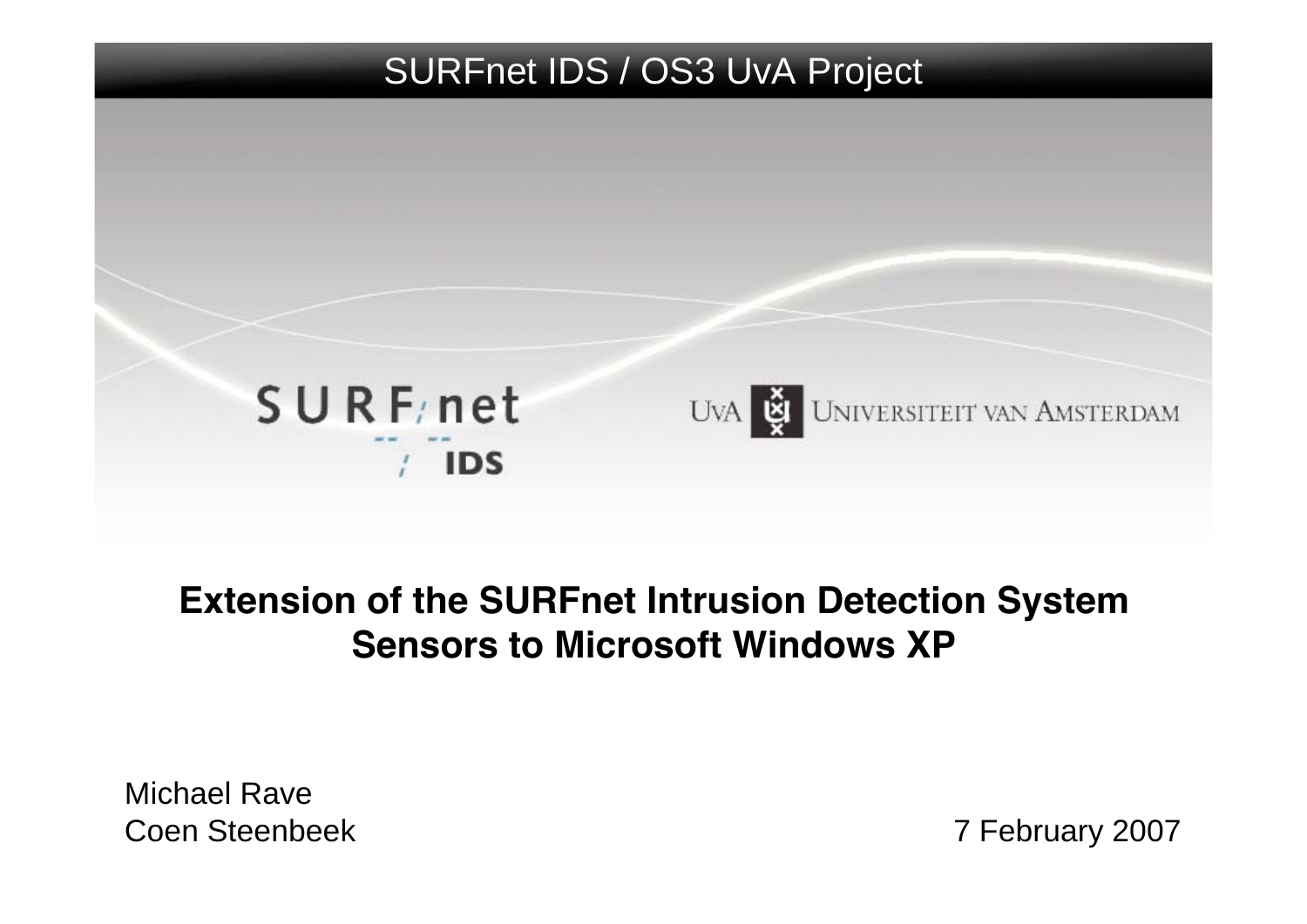

# **Overview**

- Intrusion Detection Systems
- SURFnet IDS
- Problem Definition
- Research
- Solutions
- Conclusion
- Future Work
- Questions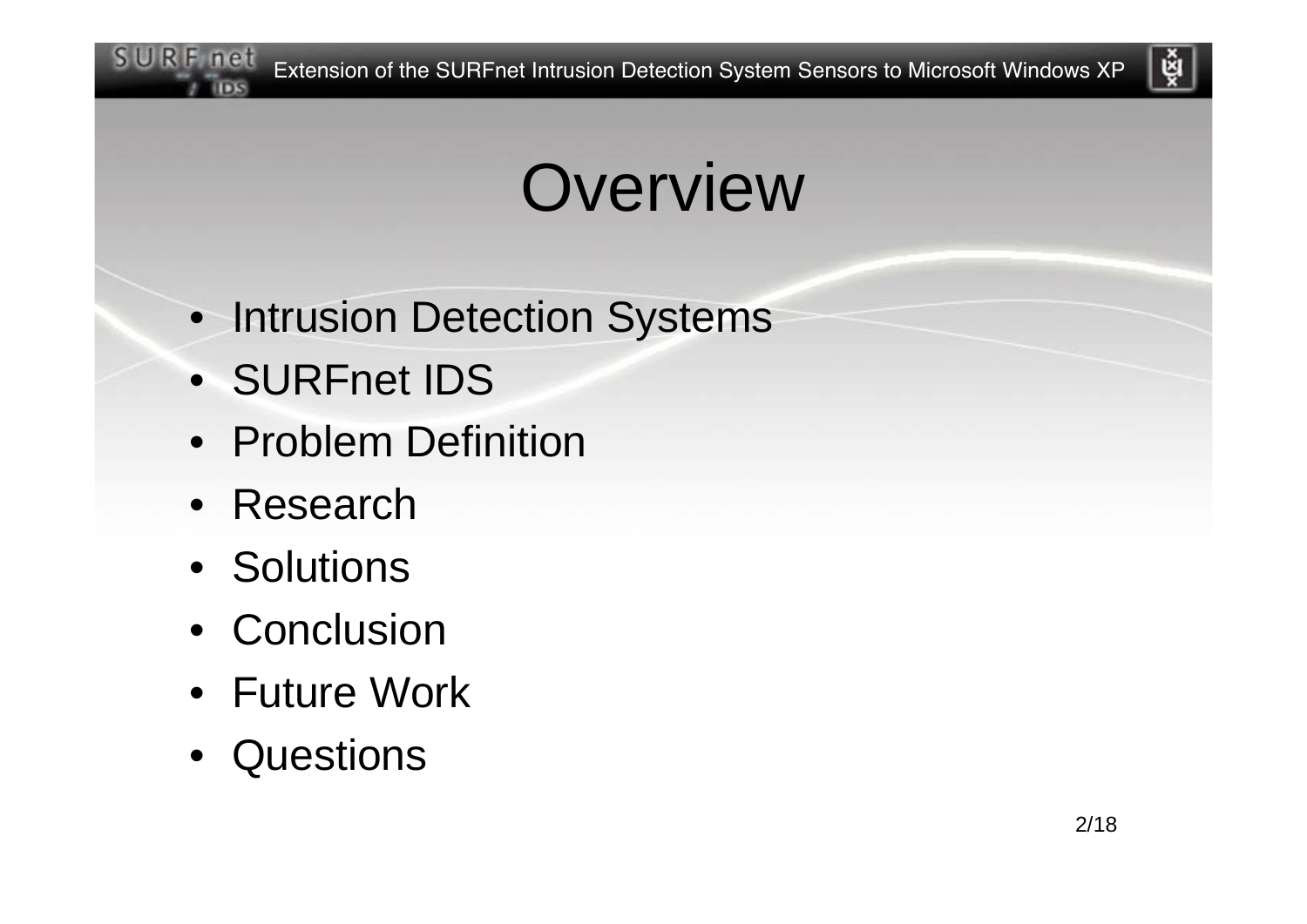

# Intrusion Detection Systems

• What is IDS?

- detects unwanted manipulations
- –Hackers, script kiddies, worms, e.c.
- Detection, no prevention
- Different sorts of IDS's
	- Network IDS
	- Host-based IDS
	- Hybrid IDS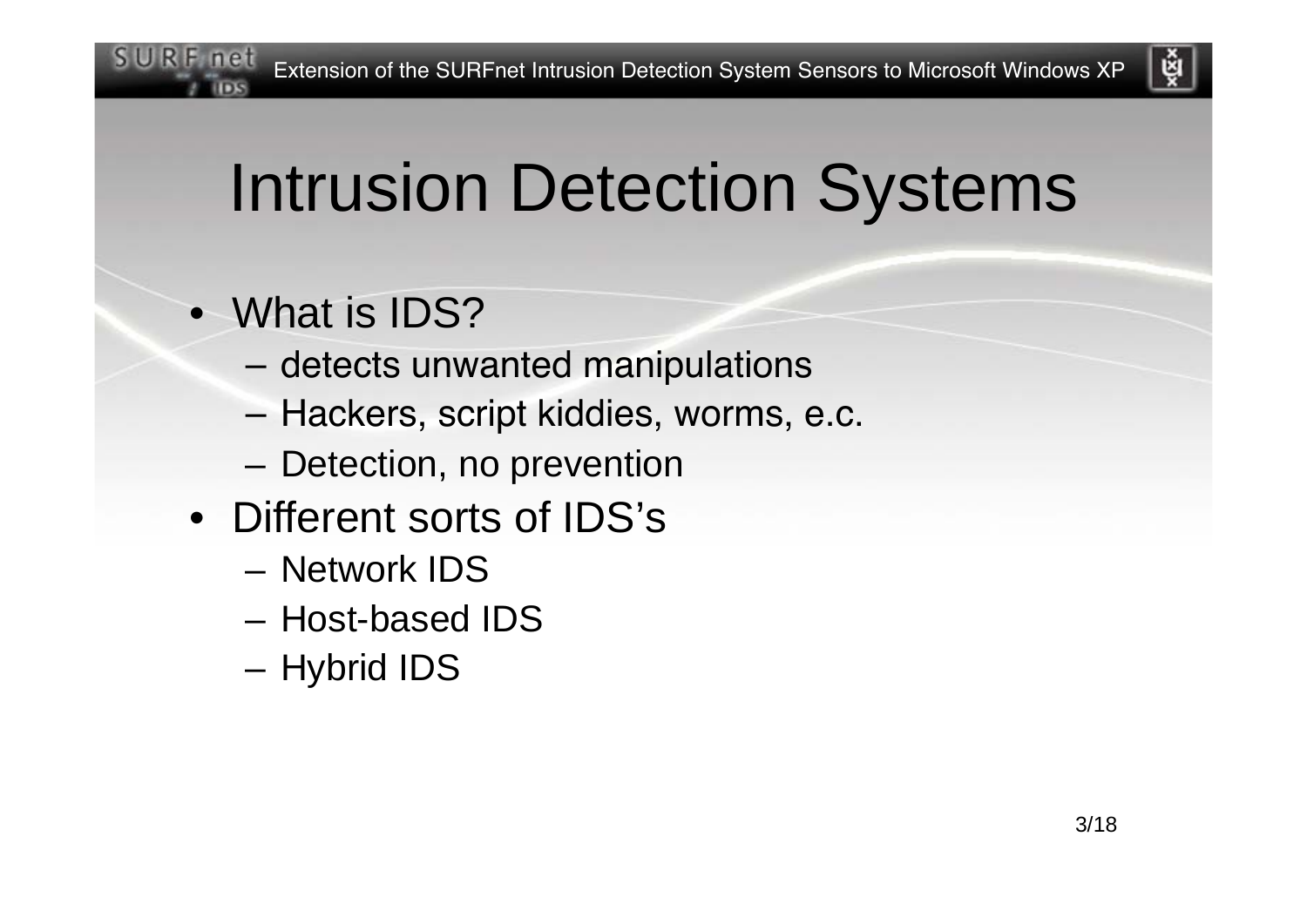# SURFnet IDS

• Distributed IDS

- Client Server model
- Distributed sensors
	- –Modified Knoppix distribution
	- –Layer-2 VPN tunnel in bridging mode
- Honeypot
	- **Nepenthes**
- Logging Server
	- –PostgreSQL Database
	- Apache webserver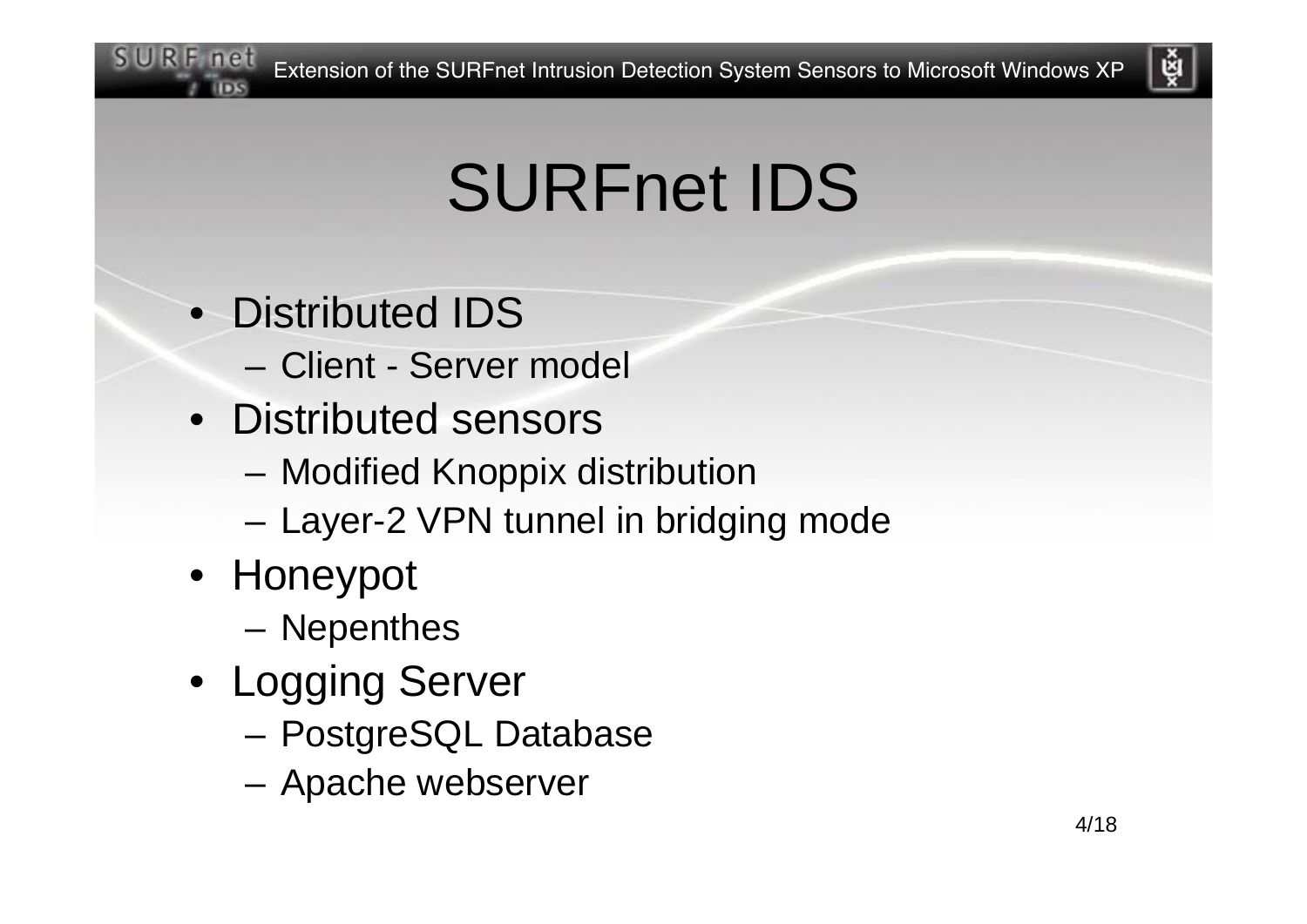

#### ψį

# SURFnet IDS



5/18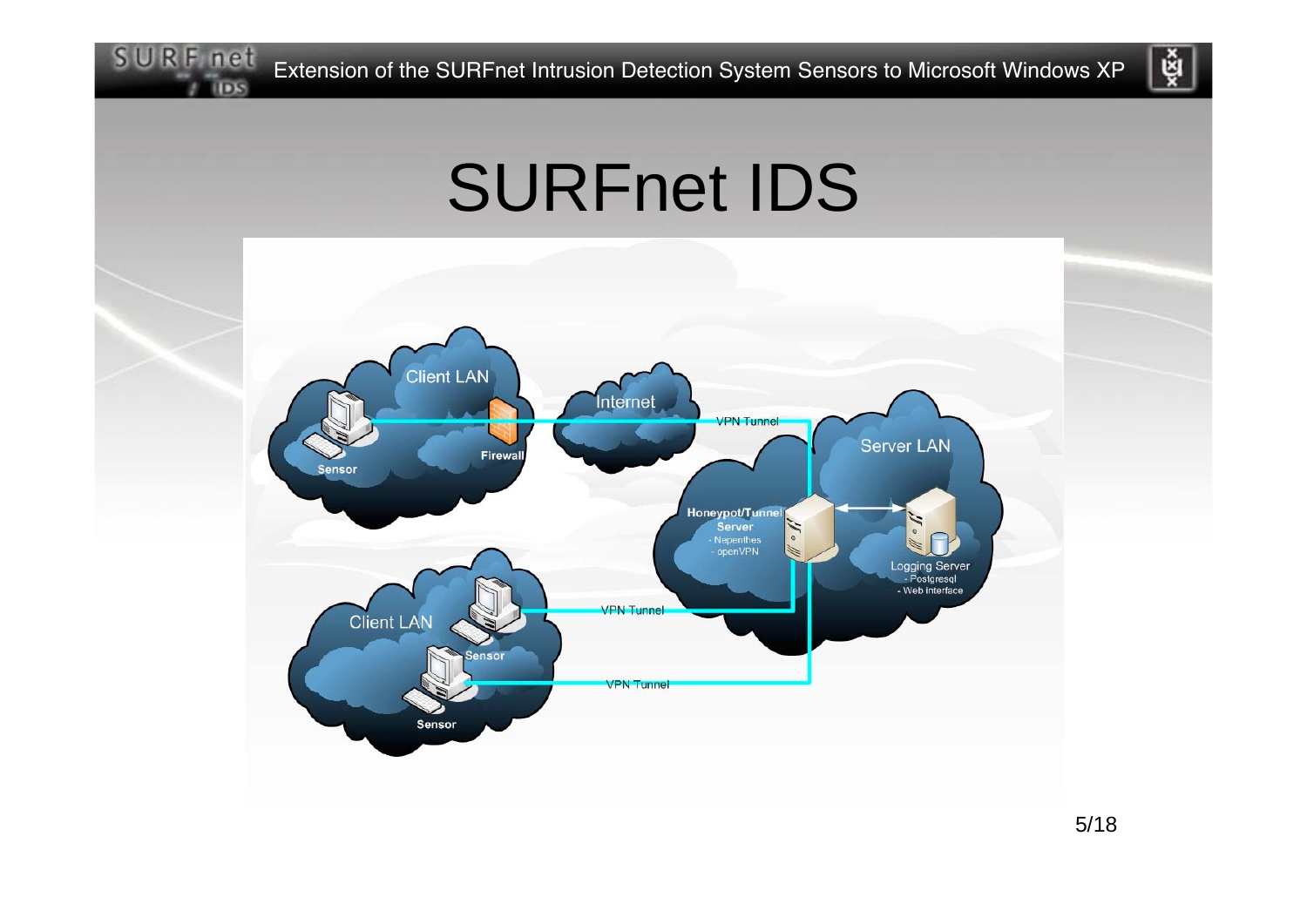



# Problem Definition

"How to give a desktop computer the same functionality of the current SURFnet IDS sensors without affecting the current functionality of the desktop computer?"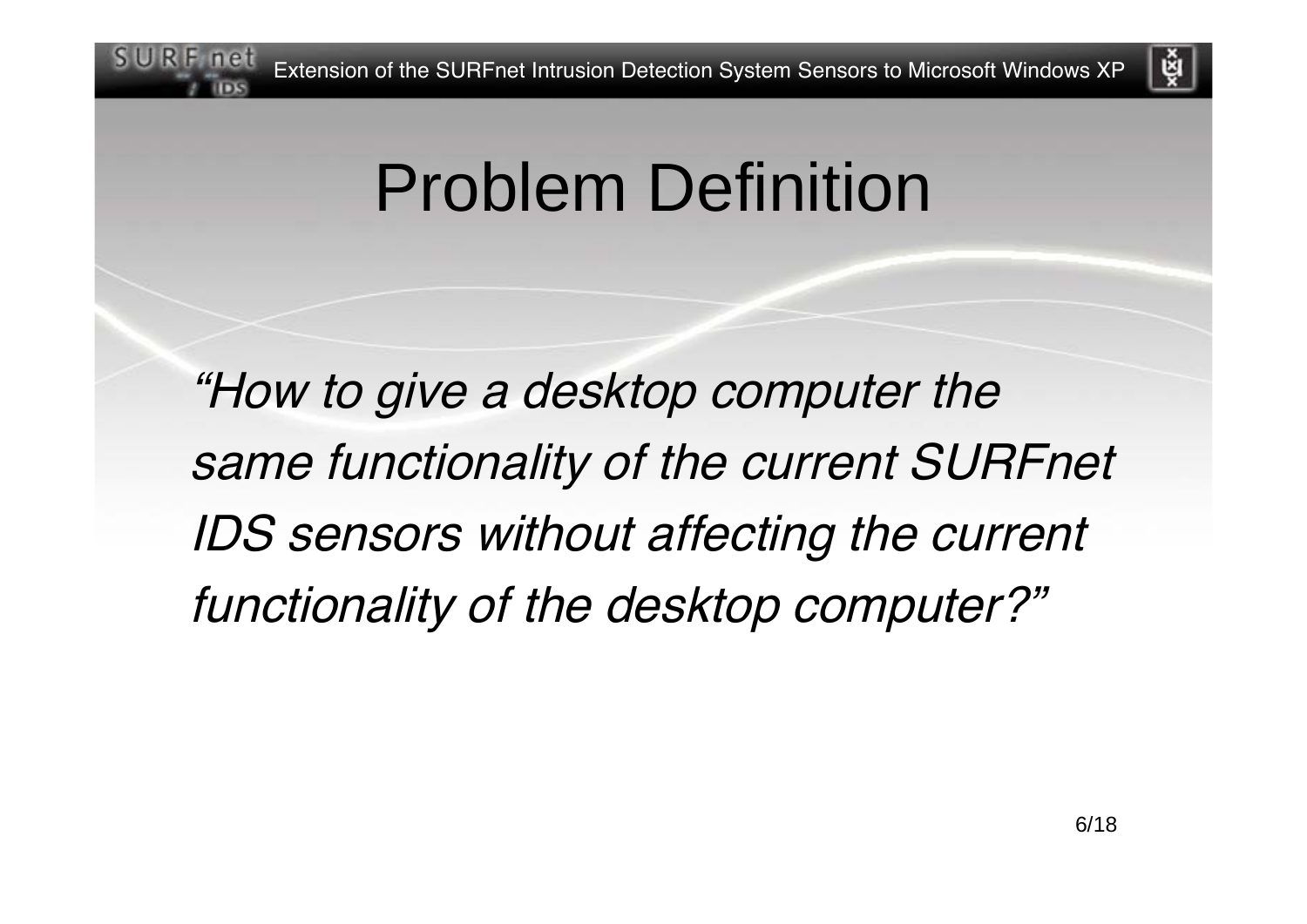# Sub-questions

• *How to obtain unused ports on Windows XP*

- *How to forward certain ports on Windows XP*
- *How to forward incoming traffic on certain ports to the honeypot without changing the source IP-address of the incoming packets*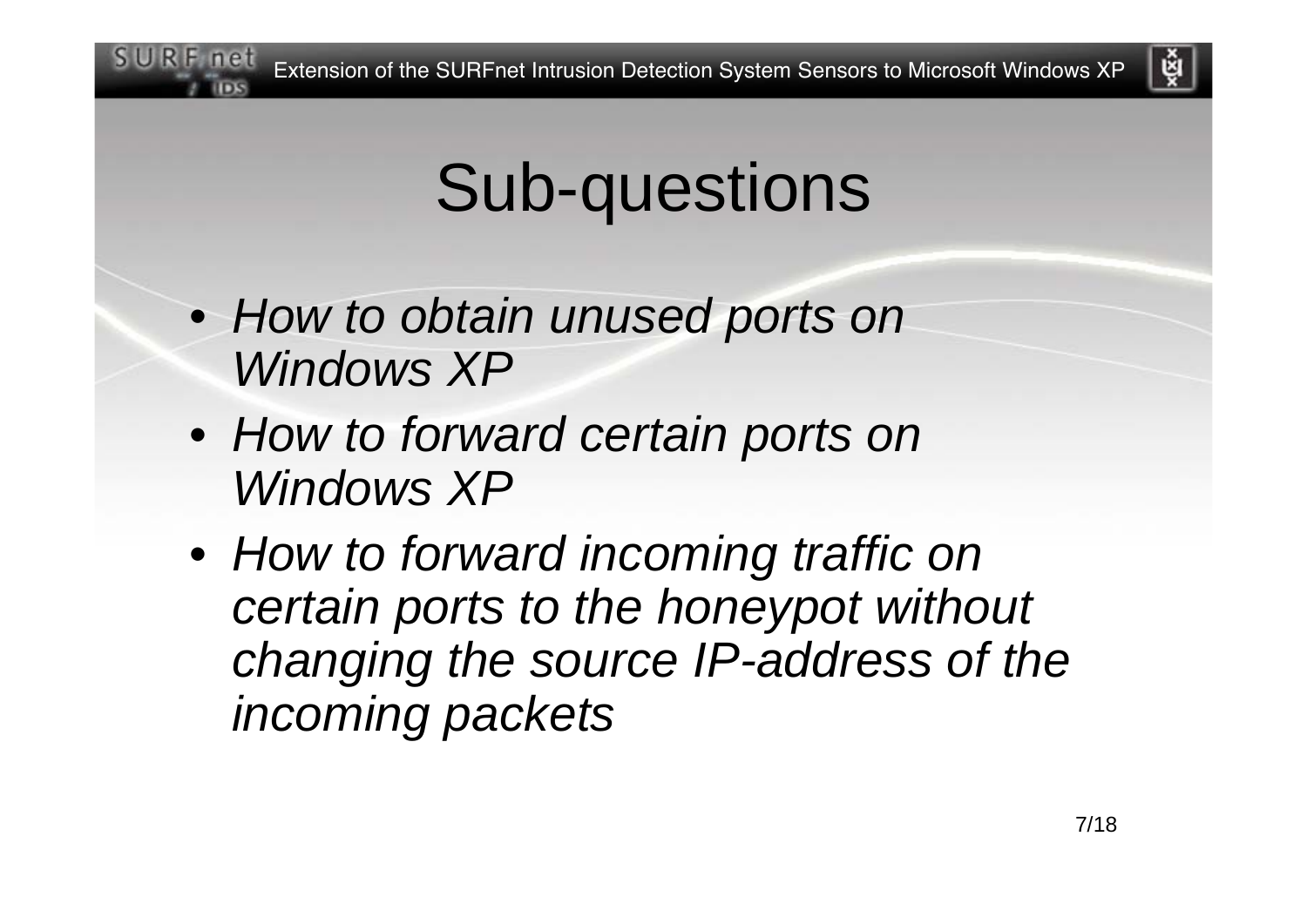



## Research

- Unused Ports
	- **Netstatp**
	- Nmap
	- Winpcap
	- …
- Port forwarding
	- Trivial Port Forward
	- Netsh
	- Wintunnel

…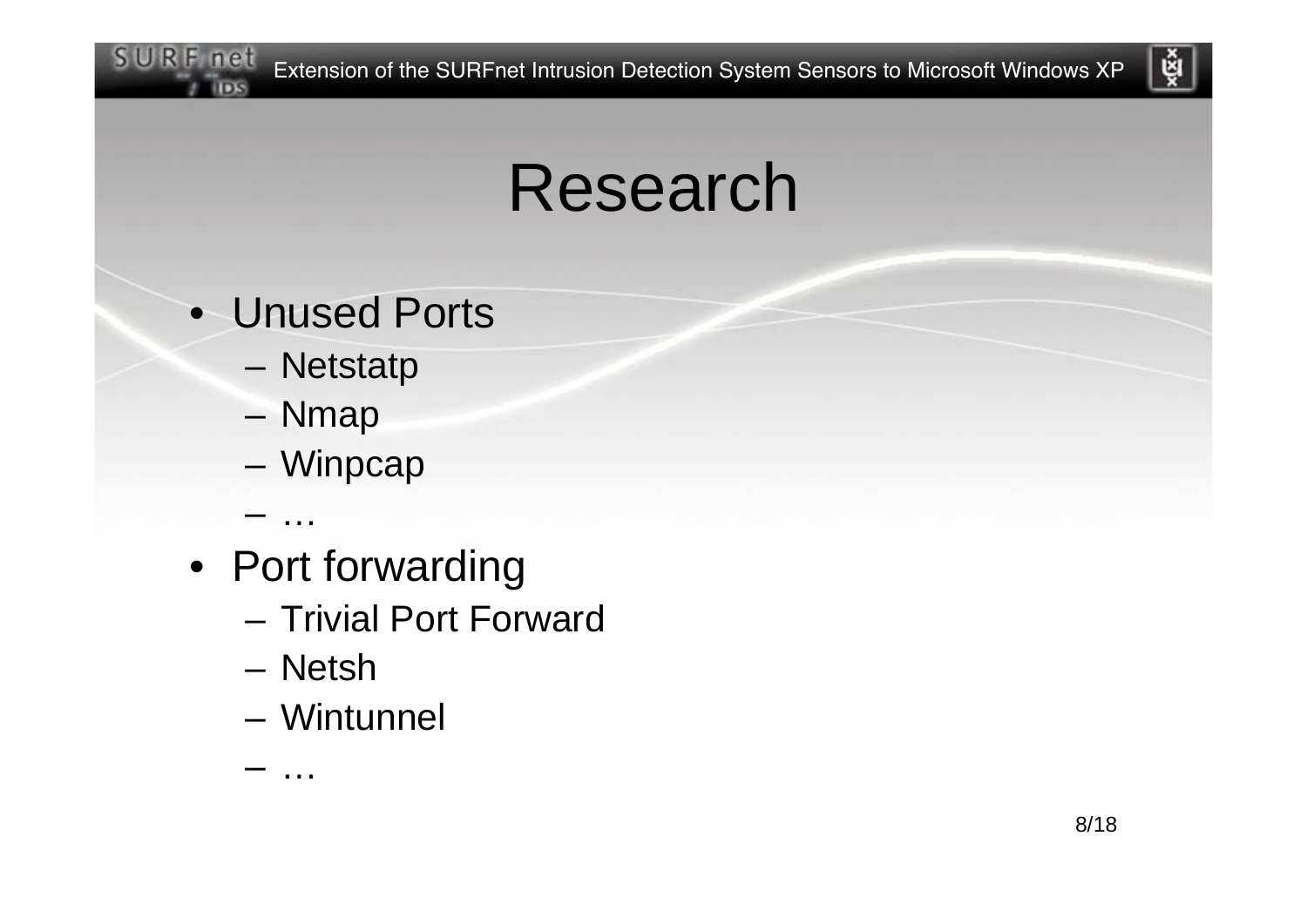# **Solutions**

- *"How to forward incoming traffic on certain ports to the honeypot without changing the source IP-address of the incoming packets"*
- Indirect Solution
- Direct Solution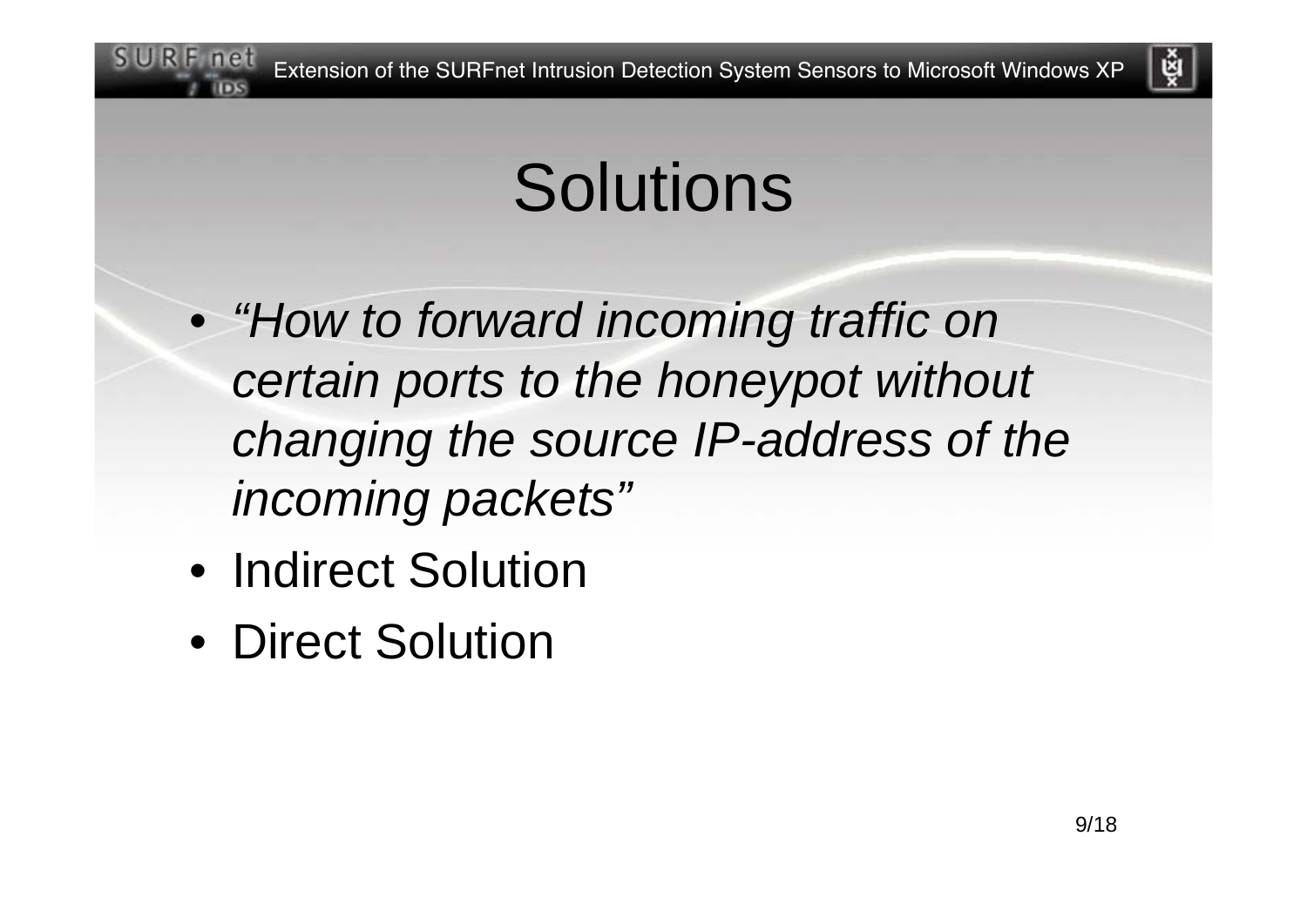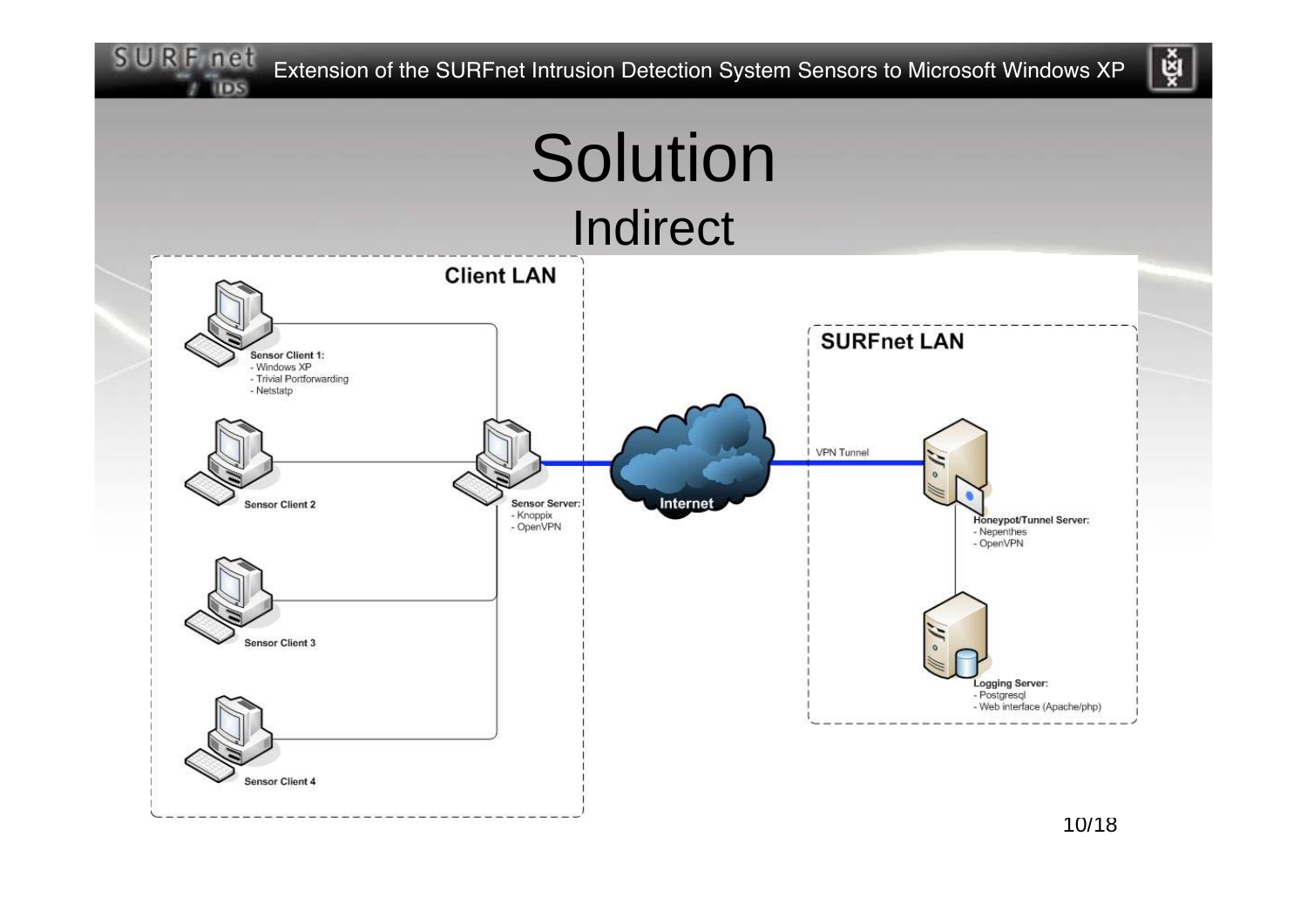

#### Implementation **Indirect**

- Challenges Indirect
	- Source IP-address of attacker
- Solution

- –IP-tunneling/IPSec/IPv6?
- Not tested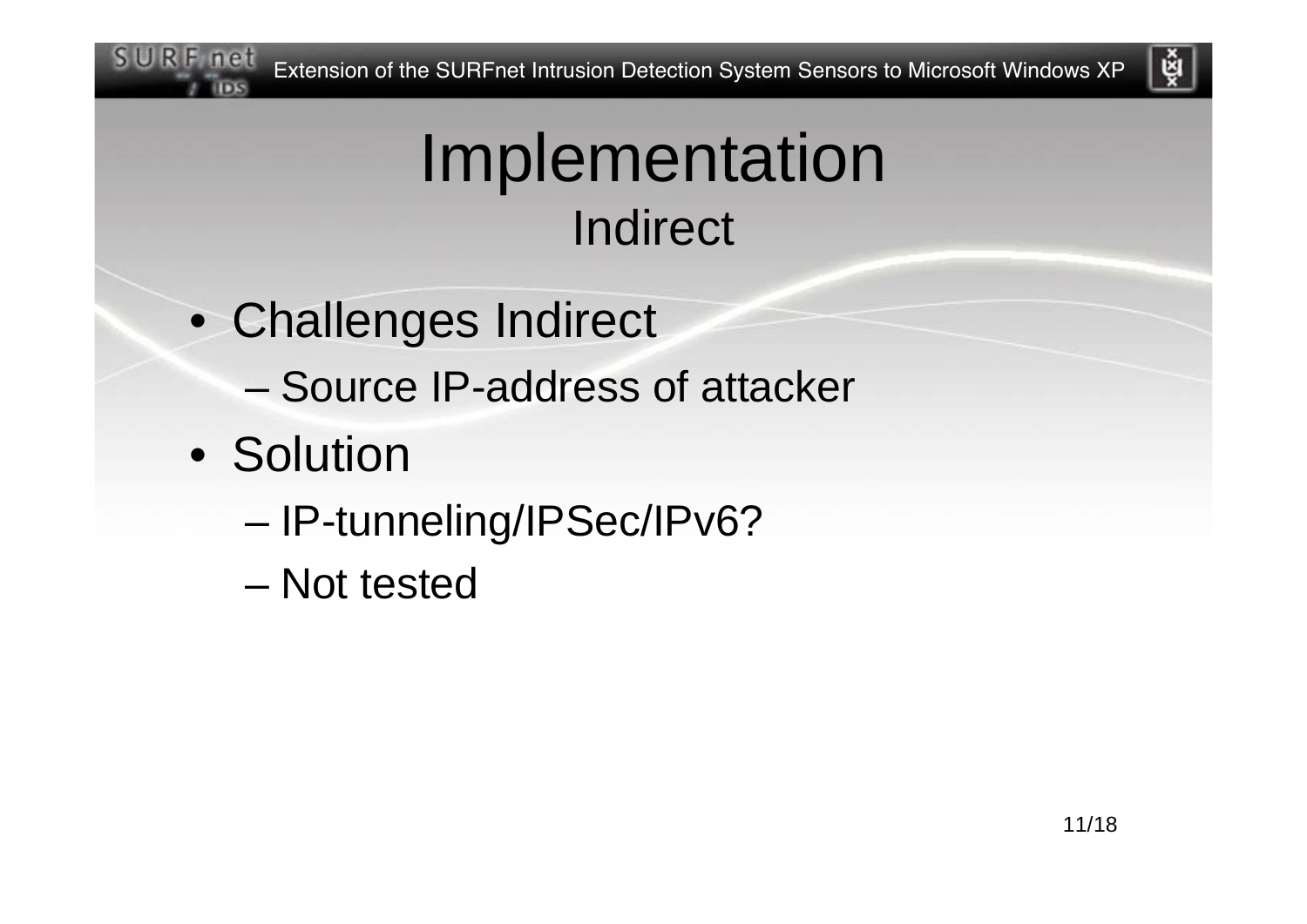

### Advantages/Disadvantages **Indirect**

• Advantages

- – Sensor Server already present in current setup
- –Only one VPN connection
- Better structure
- Disadvantages
	- – IP-tunneling/IPSec/IPv6 introduces difficulties
	- 12/18 –No working concept so not tested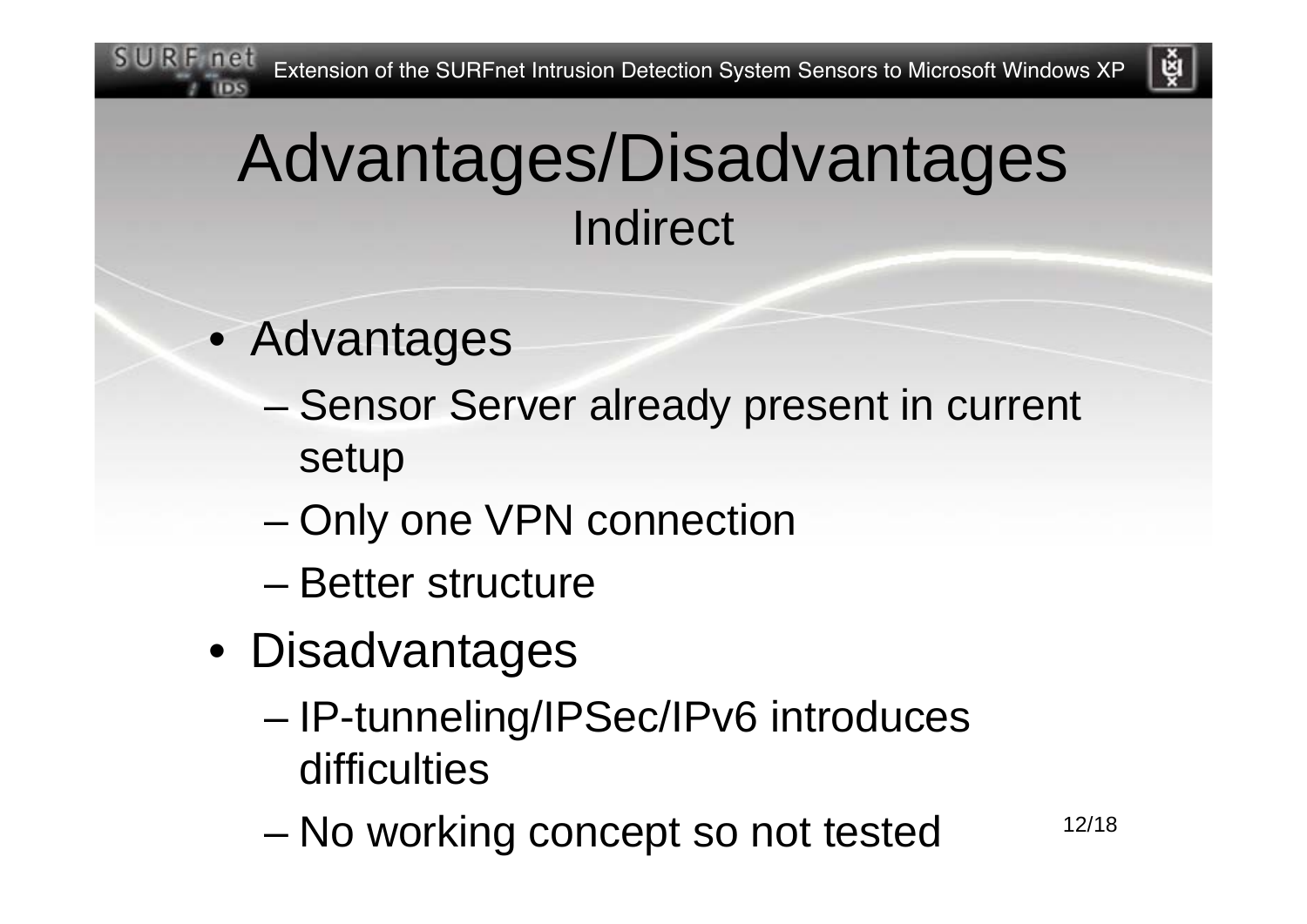

13/18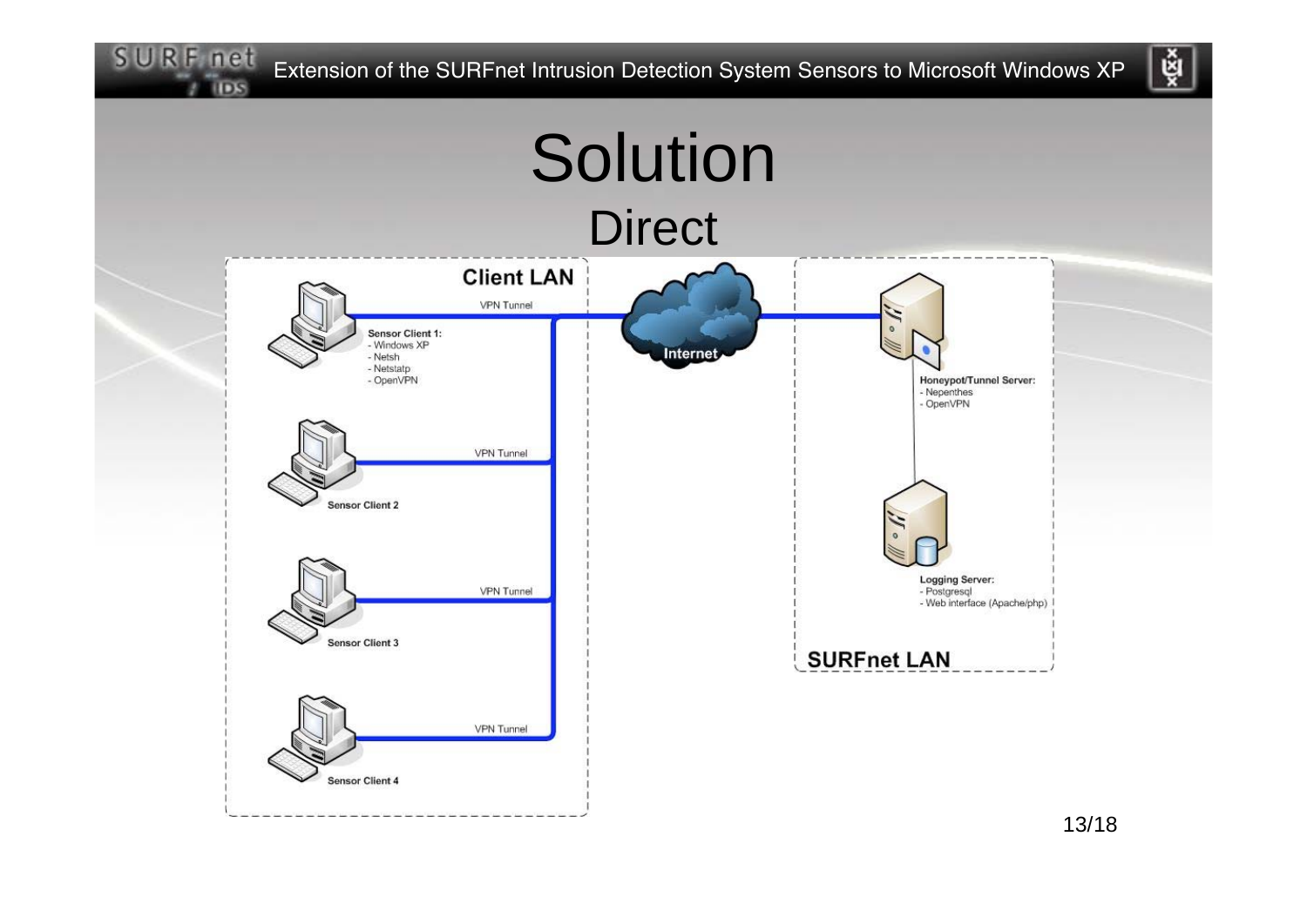

### Implementation **Direct**

- Challenges Direct
	- Source IP-address of attacker
	- –Routing through same tunnel
- Solutions

- –Netsh, pre-routed NAT
- –Source based routing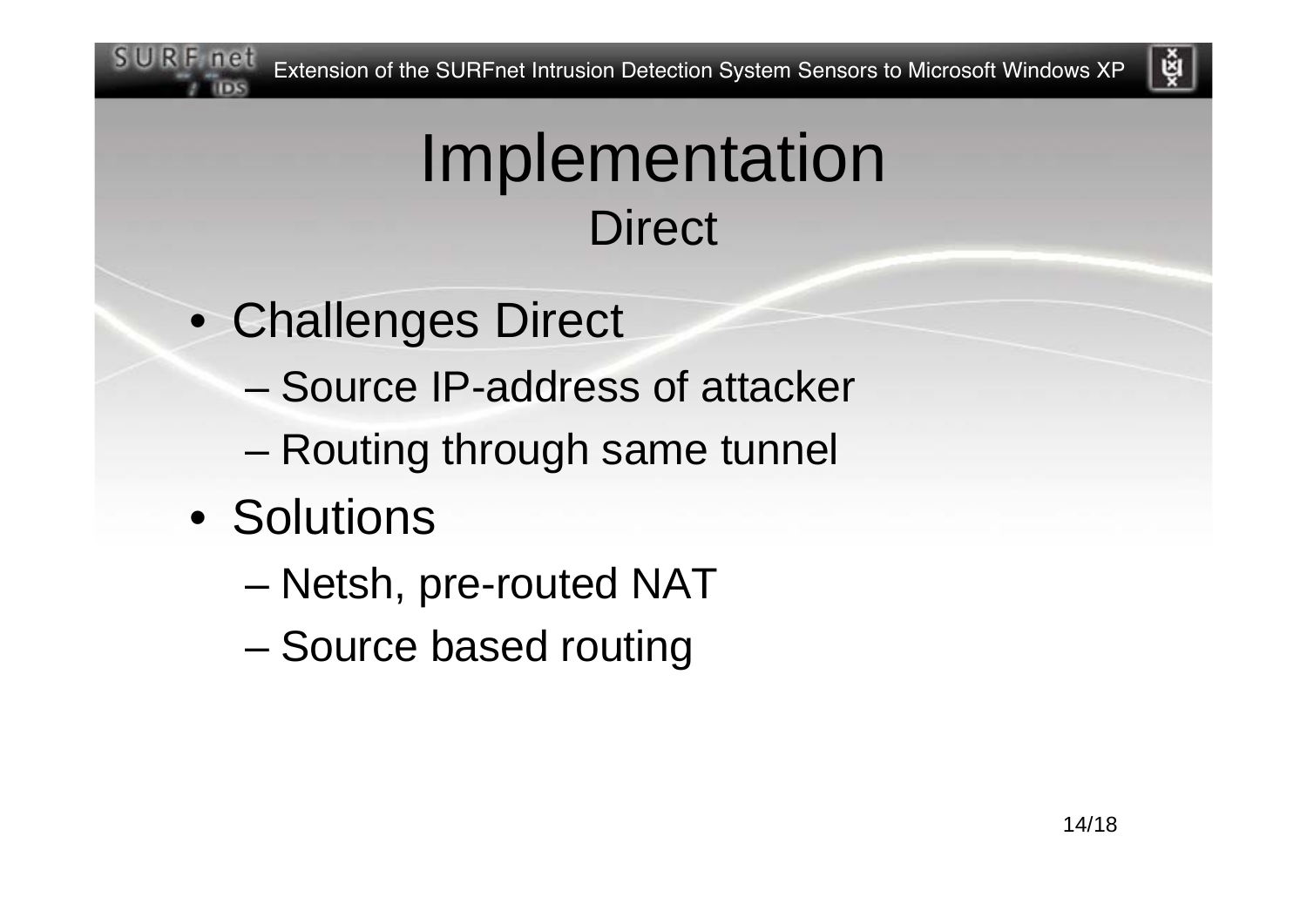

## Advantages/Disadvantages **Direct**

• Advantages

- Secure VPN tunnel
- –No changes to current sensor
- –Already tested succesfully
- Disadvantages
	- –Every sensors needs its own VPN tunnel
	- Many rules in source based routing tables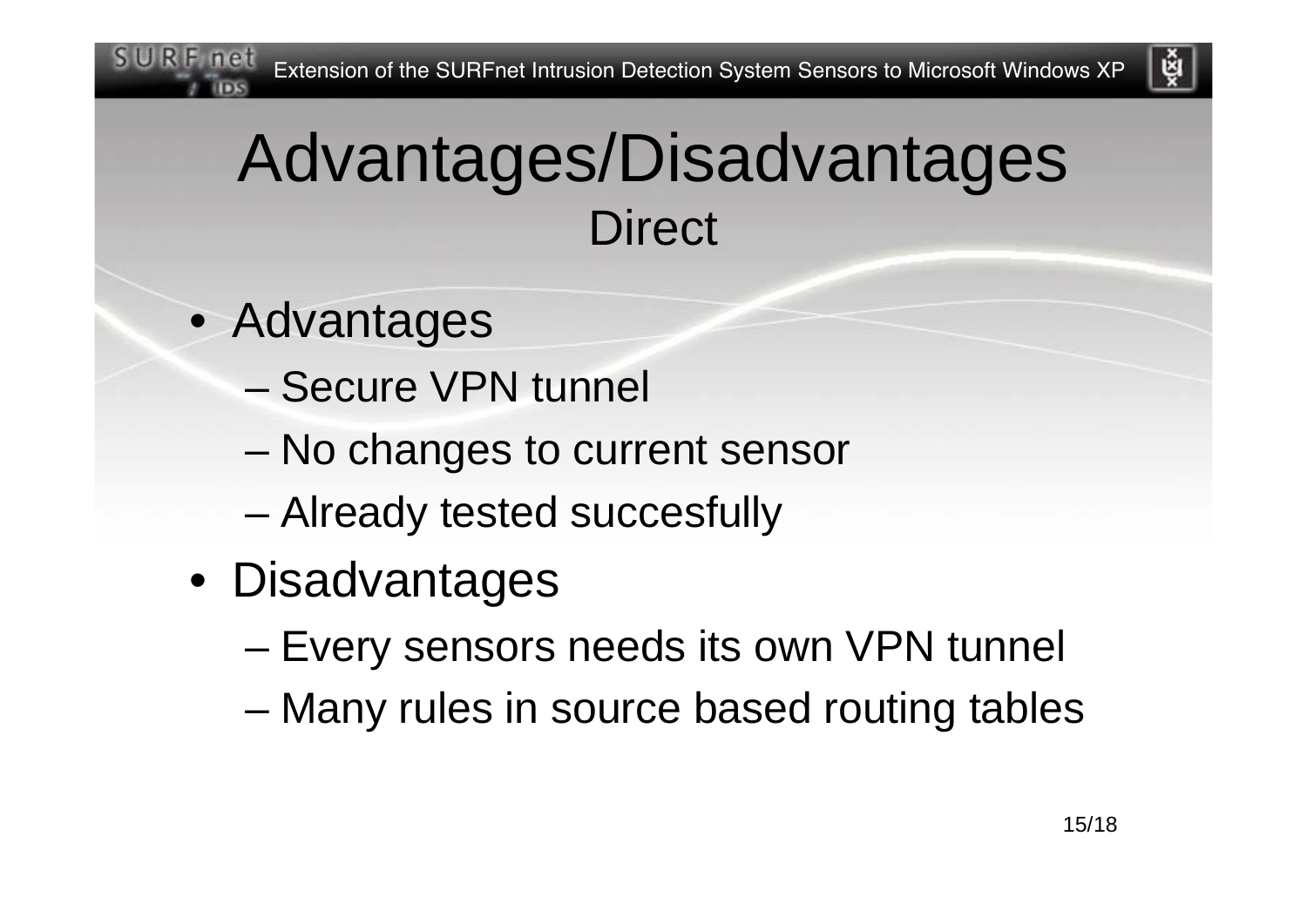

# Future Work

- IP-tunneling/IPv6/IPSec for indirect solutions
- Further tests

- Efficient port checking
	- –No opening of ports
	- –Opening when attacked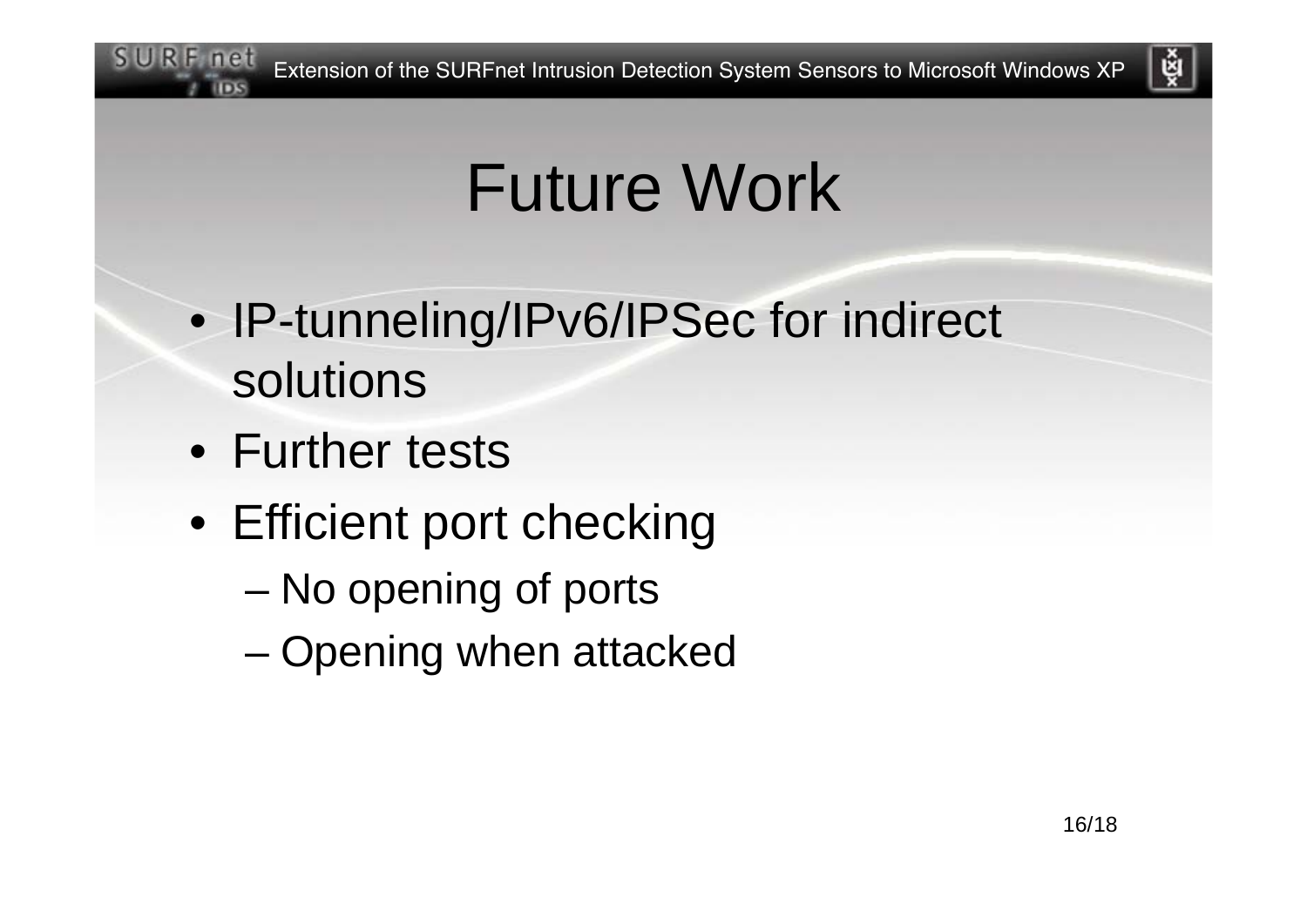

# **Conclusion**

- Summary
	- Two Solutions
	- First tested successfully
	- Second needs more research and testing
- We recommend
	- Direct solution
		- Secure VPN tunnel
		- Successfully tested
		- No modifications to old-style sensor
		- Only small modifications to honeypot server
		- Both sensors (old and new) in conjunction